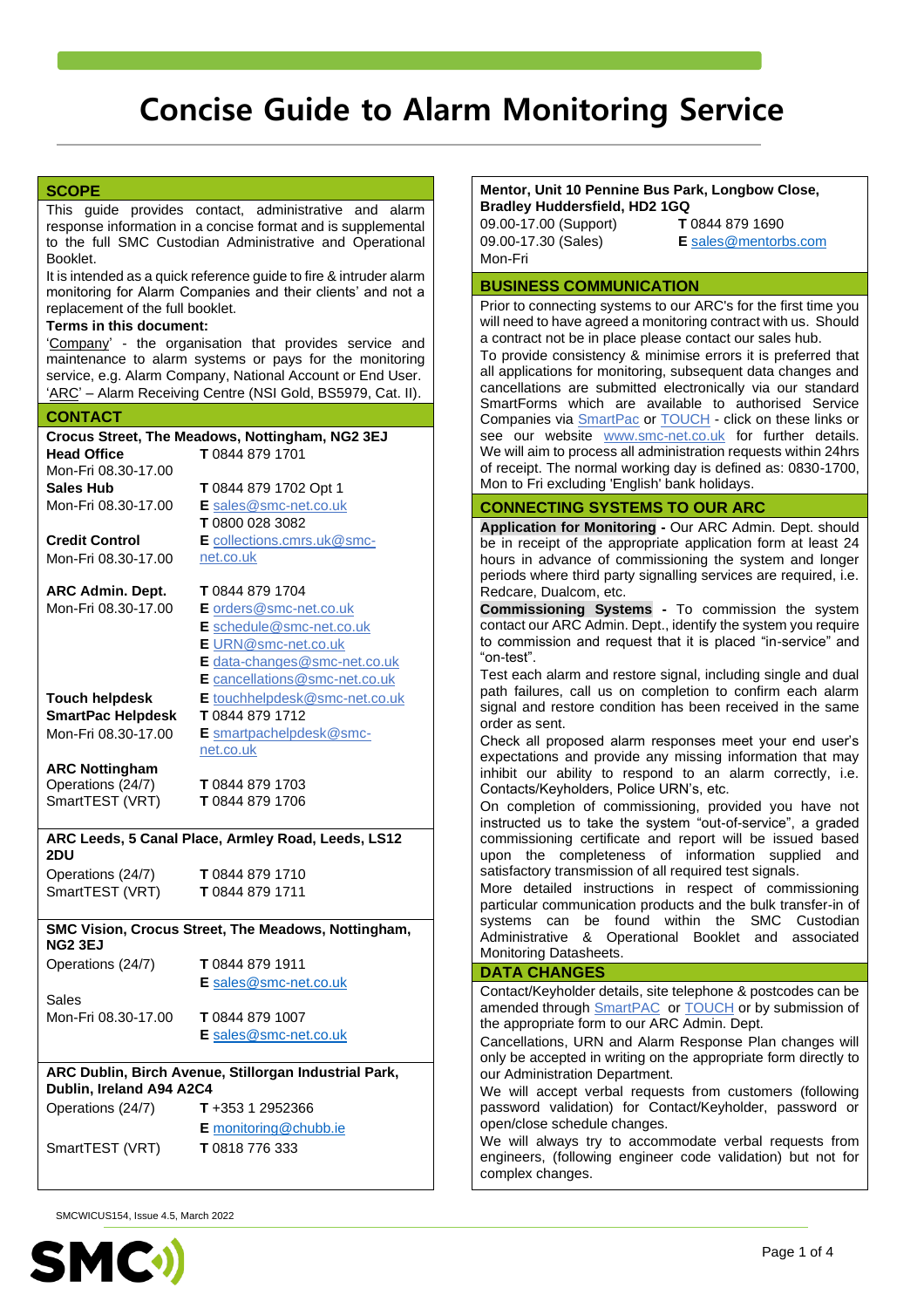# **REPORTS**

Our ARC provides various reports via SmartPAC, TOUCH or on a request basis (daily/weekly/monthly) to assist alarm companies in managing their alarm systems monitored at SMC ARC's.

### **DATA ACCURACY & SYSTEM STATUS LIABILITY**

It is vital that the alarm information we hold is complete and accurate to ensure a correct response to alarm conditions. It is therefore important that the reports we send are reviewed to identify and amend any missing or incorrect details.

We would also recommend you carry out, as a minimum, an annual audit of your Contacts/Keyholders, URN's, alarm response, etc. and as a matter of course review all data held and system status at maintenance and corrective site visits.

## **ALARM MONITORING RESPONSE**

Signal Priorities - All alarms are assigned a priority as indicated in the table below. In the event of multiple alarm signals, only the highest priority alarm will be processed.

| Item               | Priority | Item               | Priority |
|--------------------|----------|--------------------|----------|
| Fire               |          | <b>Comms Fault</b> |          |
| ÞА                 |          | Trouble            |          |
| Confirmed Intruder |          | Environmental      |          |
| Intruder           |          |                    |          |

We can only act on alarm signals received at the ARC. We accept no liability for signals lost for whatever reason by suppliers or their agents.

Filtering Policy - Alarm signals are filtered in accordance with NPCC & Police Scotland Policies, BS5979, BS8243, SR25 & IS228 or where not specified by industry standards for the periods stated for the type of alarm event below. The purpose of a filter period is to prevent the calling of emergency services and keyholders unnecessarily whilst ensuring that should an applicable second signal be received during this period that the signal is upgraded to a confirmed alarm on release from the filter or aborted in the event of mis-operation or applicable restore signal.

Mis-Operation Signals - All systems should either send an unset/set (open/close) signal or be capable of generating a secondary signal to indicate that the alarm system has been mis-operated.

Where we are unable to identify whether the system is unset/set (open/closed) we will action as "closed" and then respond to alarms in the following way:

All intruder alarm conditions are delayed in accordance with the relevant agency policy, if the ARC receives an open or abort signal prior to processing the alarm it will automatically be aborted.

Open/Close with monitored line communications - Where the communication path is monitored, alarm transmission equipment must be programmed to send open & close signals to the ARC. If the status of the alarm system is unknown we will be unable to pass incidents that involve transmission of faults to the emergency services.

Alarm Response Performance - We aim to meet the standards for contacting the emergency services as set out in BS5979 for Category II ARC's:

Fire - 30 seconds for 80% of signals received & 60 seconds for 98.5% signals received.

SMCWICUS154, Issue 4.5, March 2022



PA - 30 seconds for 80% & 60 seconds for 98.5% signals Intruder - 90 seconds for 80% of signals and 180 seconds for 98.5% of signals received.

These targets are exclusive of any imposed filtering period and exceptional circumstances such as extreme weather conditions and the associated abort signals received under these conditions. Alarm processing may be dispatched via an immediate automated notification method, i.e. text\*, email, telephone.

Fire Alarm Processing - Fire alarms are processed In accordance with the appropriate Fire Authority Policy and the table below indicates our default response to these signals.

| Type of Alarm                        | Action taken                                       |
|--------------------------------------|----------------------------------------------------|
| Fire Alarm none (CFOA) region        | Fire Brigade & Contacts                            |
| Fire Alarm (CFOA) region             | Premises, Fire Brigade &<br>Contacts (if required) |
| Fire Alarm no Brigade<br>requirement | <b>Premises or Contacts</b>                        |

Hold-up Alarm Processing - Hold-up alarms are normally extended directly to the Police without delay provided a URN is in place, Police response has not previously been lost and the alarm confirmation requirements of BS8243 are to apply.

| Type of Alarm                                                                        | Action taken                                                        |
|--------------------------------------------------------------------------------------|---------------------------------------------------------------------|
| Hold-up Alarm<br>(confirmation is not required)                                      | Police only                                                         |
| Unconfirmed Hold-up Alarm<br>(with sequential confirmation)                          | Contacts Only                                                       |
| Unconfirmed Hold-up Alarm<br>(with sequential confirmation &<br>telephone call back) | 1. Call Premises<br>and/or<br>2. Police or Contacts                 |
| Unconfirmed Hold-up Alarm<br>(with audio or video confirmation)                      | 1. Premises (via Audio<br>or Video) and/or<br>2. Police or Contacts |
| Sequentially confirmed Hold-up Alarm                                                 | Police only as confirmed                                            |

Intruder Alarm Processing - All police calling systems must have a unique reference number (URN) for the ARC to be able to dispatch to the Police.

All new intruder alarm systems and systems that have had police response withdrawn, but now require police response reinstating, must incorporate confirmation technology. Intruder alarms are normally filtered for a period of 2 minutes.

| Type of Alarm                                                                                   | Action taken                                 |
|-------------------------------------------------------------------------------------------------|----------------------------------------------|
| Unconfirmed Intruder Alarm                                                                      | <b>Premises or Contacts</b>                  |
| Confirmed Intruder Alarm when closed<br>within re-arm period or audio or visual<br>verification | <b>Police and Contacts</b><br>(as confirmed) |
| Confirmed Intruder Alarm when open                                                              | <b>Premises or Contacts</b>                  |
| Unconfirmed Intruder alarm followed by<br>an Open or Abort signal                               | No action taken                              |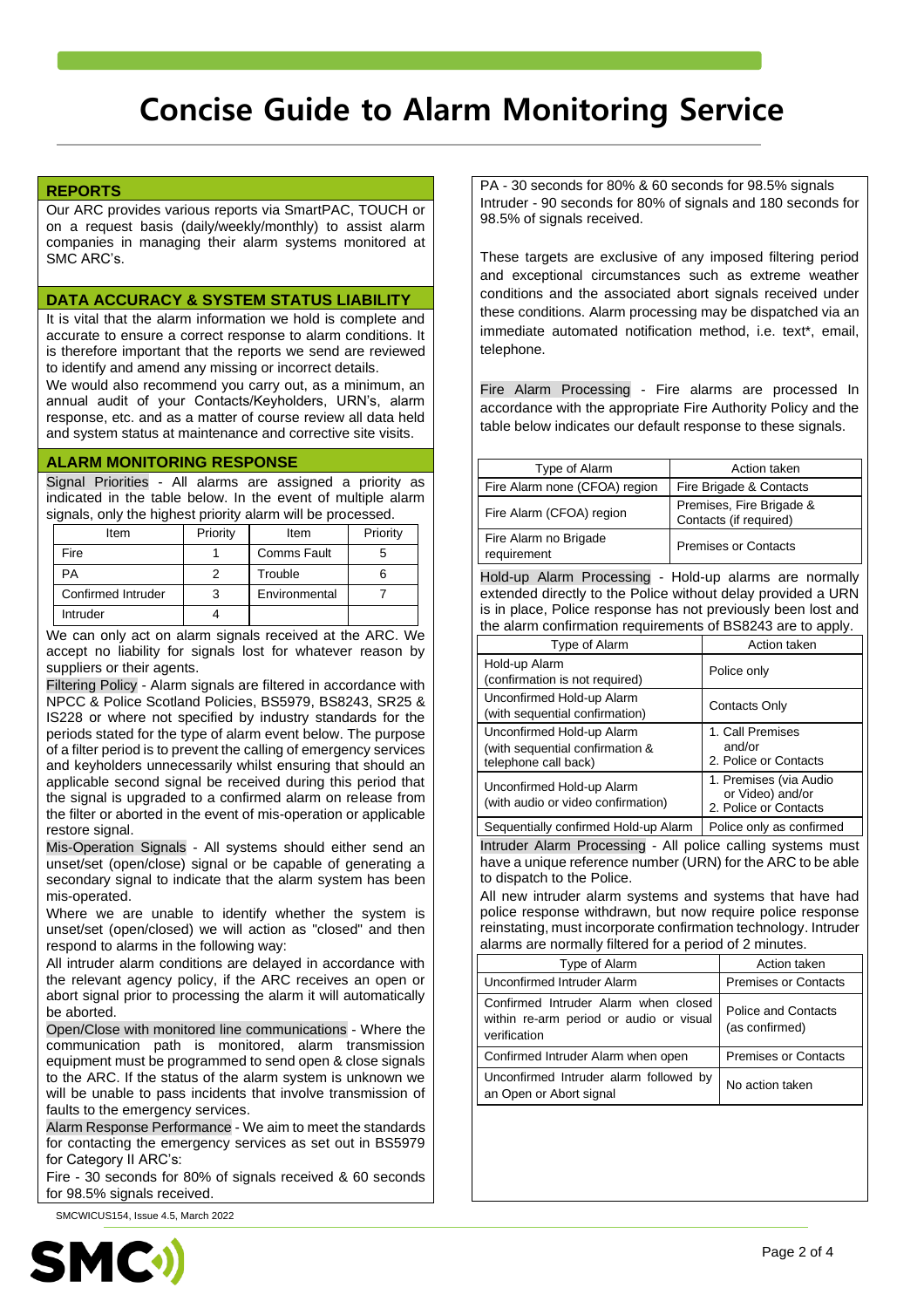Path Failure Processing - The response to path failure conditions changes when the system is set or unset as described within the table below. Single path failure conditions are normally filtered for 60 minutes.

| Type of Alarm                                               | <b>Status</b>     | Action taken                                                   |
|-------------------------------------------------------------|-------------------|----------------------------------------------------------------|
| Single path failure                                         | Open or<br>closed | Report notification by<br>email (Alarm Company<br>or customer) |
| Dual path failure                                           | Open              | Premises or<br>Contacts                                        |
| Dual Path Failure                                           | Closed            | <b>Police and Contacts</b><br>(as confirmed)                   |
| Single Path failure with a<br>single intruder or vice versa | Closed            | <b>Police and Contacts</b><br>(as confirmed)                   |

Faults and Advisory Alarm Processing - A selection of the standard response to common fault and advisory alarm signals are stated below. All system faults & advisory signals, e.g. power fail, low battery, trouble, tamper etc, are normally filtered for 60 minutes.

| Type of Alarm                                                              | <b>Status</b>  | Action taken            |
|----------------------------------------------------------------------------|----------------|-------------------------|
| <b>AC Mains Fail</b>                                                       | Open or closed | Premises or<br>Contacts |
| Low Battery Grade 4                                                        | Open or closed | Contacts                |
| Low Battery Grade 2 &<br>3 & Non Graded                                    | Open or closed | By auto report only     |
| System Fault, Trouble,<br>Tamper & Other                                   | Open           | Premises or<br>Contacts |
| System Fault, Trouble,<br>Tamper & Other                                   | Closed         | Contacts only           |
| Zone Omit following an<br>intruder alarm within<br>the previous 60 minutes | Closed         | Contacts only           |
| Zone Omit following a<br>hold-up alarm within the<br>previous 20 hours     | Closed         | Contacts only           |

As part of SMC's continuous improvement program, all faults & advisory signals will be notified utilising an intelligent automated process, e.g. by telephone, email or text\* services.

*\*Text messages are dispatched upon signal receipt at the ARC, prompt receipt of these messages are dependent on the signal availability to your device.* 

| Type of Alarm                                                                  | <b>Status</b> | Action taken                                              |
|--------------------------------------------------------------------------------|---------------|-----------------------------------------------------------|
| Late to Close - LTC (more<br>than 30 minutes after<br>scheduled closing time)  | Open          | <b>Premises or Contacts</b><br>(via automated<br>process) |
| Early to Open - ETO (more<br>than 30 minutes before<br>scheduled opening time) | Closed        | <b>Premises or Contacts</b><br>(via automated<br>process) |

Calling Contacts/Keyholders - In accordance with Police requirements there should be a minimum of two keyholders, unless a 24-hour keyholding service is utilised, who have transport available and reside within 20 minutes travelling distance of the protected premises.

SMCWICUS154, Issue 4.5, March 2022



If Contacts/Keyholders are unavailable at the time of the incident we may make further attempts to contact them up to one hour after the event.

If we are unable to speak to an authorised Contact/Keyholder we will normally leave a text\* message for the first Contact/Keyholder and notify the Company, the next working day by report, that no one was available. Answer phones are not normally an acceptable form of contact.

When the ARC initiates the telephone call to the Contact/Keyholder we normally ask for the named person but we don't require a Password at this point.

Once legitimate contact has been made, the incident will be closed. Should they decline to attend the premises it will be their responsibility to contact another authorised Contact/Keyholder.

It is recommended that contacts have mobile communications to ensure they are available at all times and to permit updates to be passed should the alarm status change whilst attending an alarm call.

The response to an alarm event by the ARC may be made by an ARC agent telephoning the authorised Contact / Keyholder or as part of an automated process.

Our ARC uses non-geographic telephone numbers therefore Contacts/Keyholders should not restrict calls from these numbers.

Calling Premises - If the premise's number is required to be contacted as part of the call plan the number will normally be rung for up to one minute. If an answer phone is encountered we will not leave a message and will continue with the call plan. We normally request a password to verify the identity of an authorised user for security related incidents, for none security related incidents a password is not normally required.

## **PLACING SYSTEMS ON-TEST**

**TOUCH** – engineers can place systems on/off test via their smartphone, PDA or tablet and view alarm history and test results in real-time. Register at:

#### <https://touch.estate/register.aspx>

**SmartTEST** (VRT) – an automated telephone system that enables engineers to place systems on/off test, extend test periods and receive vocalised results. To register contact your local ARC, then use the SmartTEST number listed on page 1. **Via an operator –** call your local ARC number listed in the contact section of this guide.

**End user Fire Test –** via SmartTEST (following set up via the local ARC) or via an operator on a dedicated line Nottingham: 0906 802 0160, Leeds: 0906 802 0162 (Calls cost 60p per minute from a standard BT line other suppliers may vary, mobiles may be higher).

For ARC Dublin customers: 0818 776 333 (Standard call rates apply).

**On-test expiry conditions -** all test periods expire automatically at the end of the period set on commencement. If the ARC monitors restore conditions and a test expires but the system has not been restored and remains in alarm, such conditions will normally be reported to the party initiating the test so they can be reviewed. The ARC will not accept any liability for tests that expire with unrestored alarm conditions.